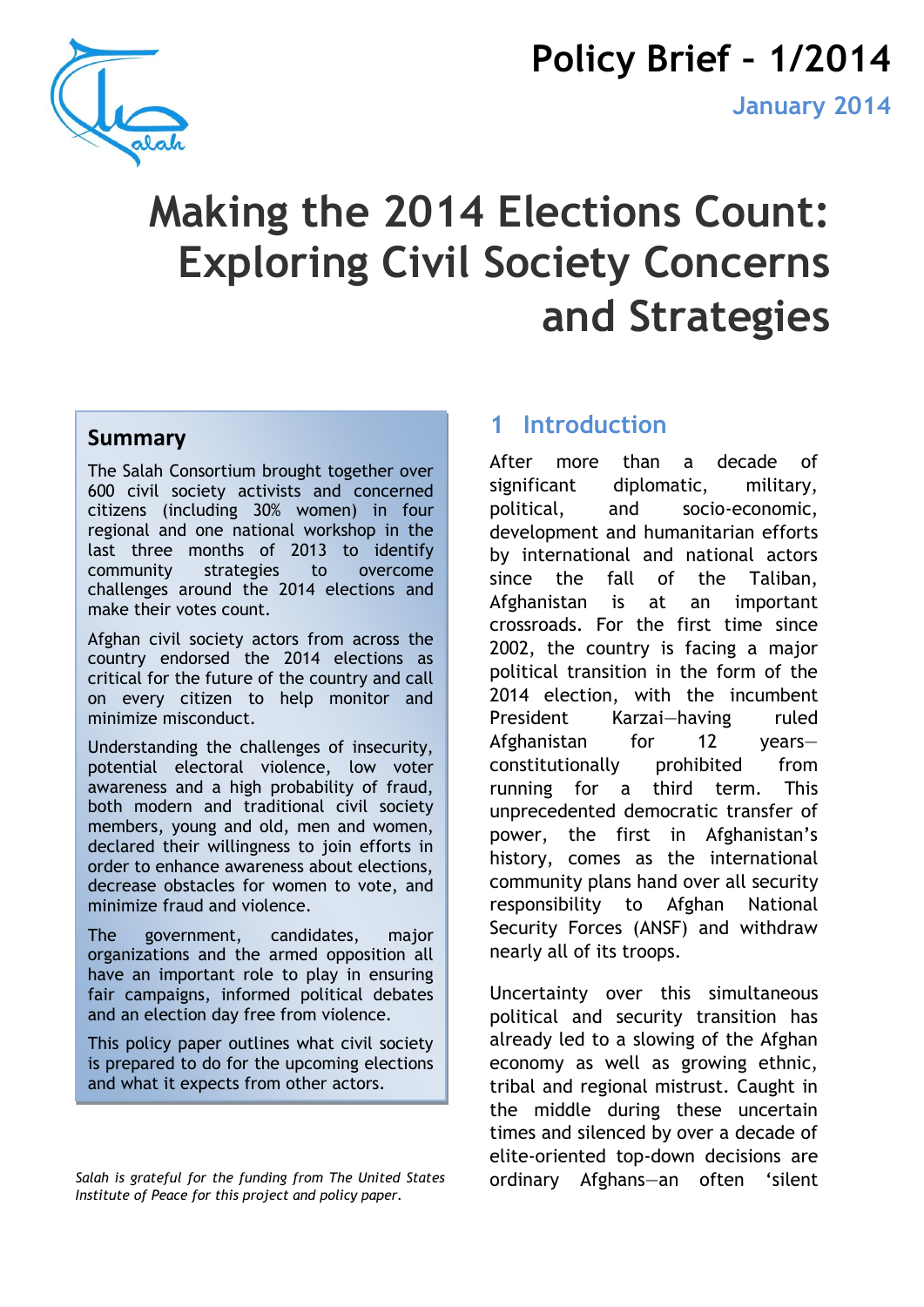

majority' $-$  at times neither able nor feeling empowered to have a role in a peaceful future for Afghanistan.

To simultaneously counter voter apathy and address concerns around elections, The Salah Consortium **organized over 600 civil society activists and concerned citizens in** four regional (East/Southeast/Central, West, South, and North) and one national workshop in the last three months of 2013 to identify community strategies to make the 2014 elections count. This policy paper presents the outcomes of all five workshops and the views of this diverse group of individuals from all over Afghanistan, including 30% women.<sup>1</sup>

All participants were in favour of the 2014 Elections proceeding despite their collective disillusionment at how elections have been handled over the past decade. They felt it is important to continue the democratic process and emphasized the joint responsibility of the Afghan government and the Afghan people to ensure that elections are as transparent and fair as possible.

Civil society actors are eager to join forces and mobilize Afghan citizens to help them understand that every vote counts and that it is the responsibility of every individual to raise their voice about irregularities observed. Many felt that it was particularly important that women understood that they were free to vote for the candidates they liked. Civic activism was seen as long-term and should not stop on Election Day. Most participants felt that the road to democracy might be long and rocky, but one worth travelling.

"Until six months ago, I hadn't given *the elections much thought, but then I looked around and saw that despite what all the politicians are saying a lot has actually been done in the last ten years and it was necessary that I vote to protect this.µ*

*Female Student, Kabul*

# **2 Elections Challenges**

In order to identify areas for community activism, workshop participants first discussed key challenges surrounding the 2014 elections and then decided what they-and ordinary Afghans-could do to address them and what they expected from other actors, chiefly the Afghan government and candidates.

None of the challenges raised should come as a surprise, many reflecting the painful experience from past elections and an insufficient learning by those in charge of the electoral process. Overall they highlighted how past elections eroded the faith people had in the Afghan government to deliver a fair and transparent process.

*´The government needs to send clearer messages that the elections will even happen. We have to resist calls for postponement, even if the weather is bad*."

*NGO Coordinator, Bamiyan*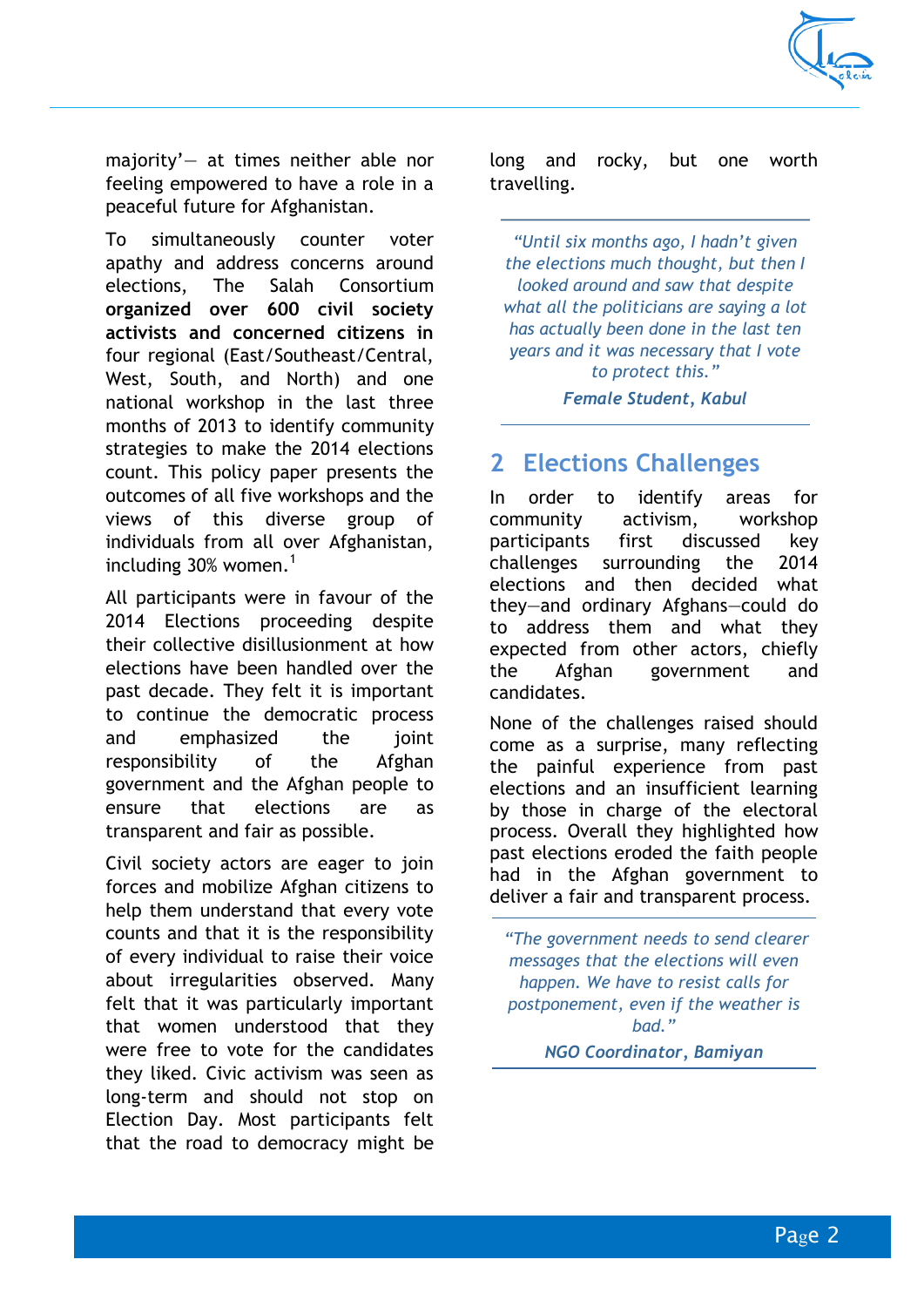

#### **2.1 Lacking Trust in Afghan Government to Deliver**

Past elections have slowly eroded the faith people have in the Afghan government to deliver a fair and transparent election, or even hold elections to begin with. Workshop participants echoed findings in a recent study suggesting that less than half of all Afghans (39%) expressed some satisfaction with democracy in their country while one-third (33%) said they are dissatisfied and another third (29%) either had no opinion or refused to respond.<sup>2</sup>

There was limited trust in the Afghan government and Independent Election Commission (IEC) to adequately supervise and monitor candidate conduct, ensure the impartiality of election observers and monitors and, especially, reign in or prevent meddling by strongmen.

Government officials and Afghan National Security Forces (ANSF) intentionally causing security incidents to create space to manipulate election outcomes was also a concern. Mistrust, however, did not stop at government, but also extended to the conduct of candidates, election observers and media.

Many logistical challenges were also raised $-\text{as}$  was the government's capacity to tackle them adequatelyespecially the insufficient number and also quality of polling sites, distance between polling sites and remote villages, insufficient number of ballots on polling day, impassability of roads during winter, and the lack of appropriate facilities and female staff for women voters.

This coupled with a concern over a low level of public and political awareness,

especially by women, added the general doubt that the upcoming elections will yield a fair and representative outcome.

#### **2.2 Election Fraud**

Fraud was seen as inevitable with any efforts-whether by government or local communities-only able to reduce misconduct but not totally eradicate it. Fraud, however, was not something exclusively seen as conducted by the Afghan government or IEC officialsthough they clearly were considered the ones that should ensure this would not happen. The list of people interested in election outcomes was long.

Concerns raised by workshop participants ranged from the existence of fake voter cards to the interferences by strongmen and government officials as well as the stuffing of ballot boxes. Some even feared interference by foreigners, believing election outcomes were not decided inside Afghanistan but elsewhere. The latter made the effort of going to vote pointless. This view interestingly was held across different regions and professional groups, including the educated.

There was especially no faith in candidates playing fair during elections, meaning that they would let voters decide on merit who should be elected. Suspected misconduct included the mobilization of patronage networks, calling on ethnic/tribal vote blocs, buying votes, preventing voters from reaching polling sites by creating insecurity and stuffing ballet boxes.

There was also the fear of both irregular militia forces and also ANSF, influencing election outcomes. The role of the Afghan Local Police (ALP)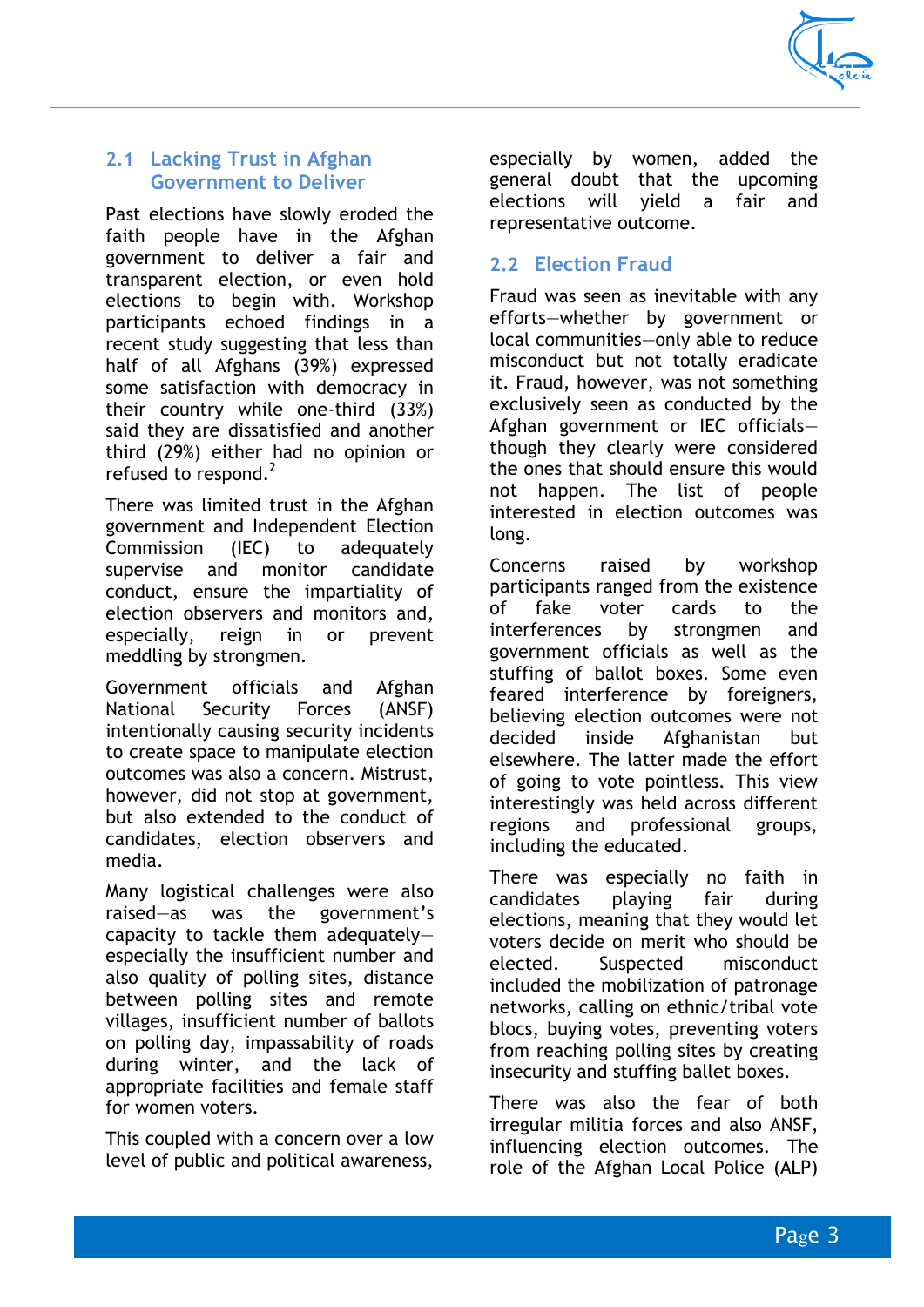

was seen as particularly suspicious, given that they had a greater geographic spread than other ANSF.

There was additionally little trust in the media being able to provide impartial and independent electoral coverage; and at times a critique of civic educators, who were said to be actually suggesting whom to vote for. The latter, however, was seen as coming from government-or candidate-organized civic educators rather than civil society.

#### **2.3 Insecurity**

Aside from an overall loss of confidence in an election free of dangerous irregularities, the drastically degrading security environment across the country made insecurity a key concern of workshop participants, and one that could negatively affect voter registration and voting on the polling day. This apprehension seemed particularly strong by citizens of Afghanistan's East, Southeast, and South, as well as parts of the West, and was less marked in participants from the North and Centre.

Interference by armed opposition groups intimidating voters, disallowing participation in elections, and creating an overarching aura of fear around elections was only one of many security concerns.

*´Keep the militias from the polling sites. During the last elections, commanders were paid USD 6,000 to fire rockets at polling stations of rivals." Provincial Council Candidate Kunduz*

For the first time, fears of tribal, ethnic or even sectarian violence were raised, linked to a perception that the current narrative around elections no longer focussed on issues and platforms but focussed on patronage networks and manipulations to get elected. There was a concern that the composition of presidential teams strongly signalled that candidates no longer were taking the democratic process seriously but focussed on mobilizing ethnic and tribal votes.

Women in particular, constituting half of all voters, were principally concerned about their ability to vote in the first place-due to a mix of technical, security and cultural obstacles—and being able to cast a vote independent of, and secret from, their male family members.

*"I* am afraid if *I* vote differently from *what my husband tells me, he will know.*"

*Female Participant from the Southeast*

# **3 Tackling Challenges**

Workshop participants stood united in not letting challenges discourage them from participating in elections. All were in favour of the 2014 Elections proceeding despite their collective disillusionment at how elections have been handled over the past several years. They felt it was important to continue the democratic process and emphasized the joint responsibility of the Afghan government and the Afghan people to ensure that elections are as transparent and fair as possible.

*´The keys are security, good weather, and female participation. In Faryab snow may be a problem, but we cannot postpone the polls at this stage, we have*  to go forward." *NGO Manager, Faryab*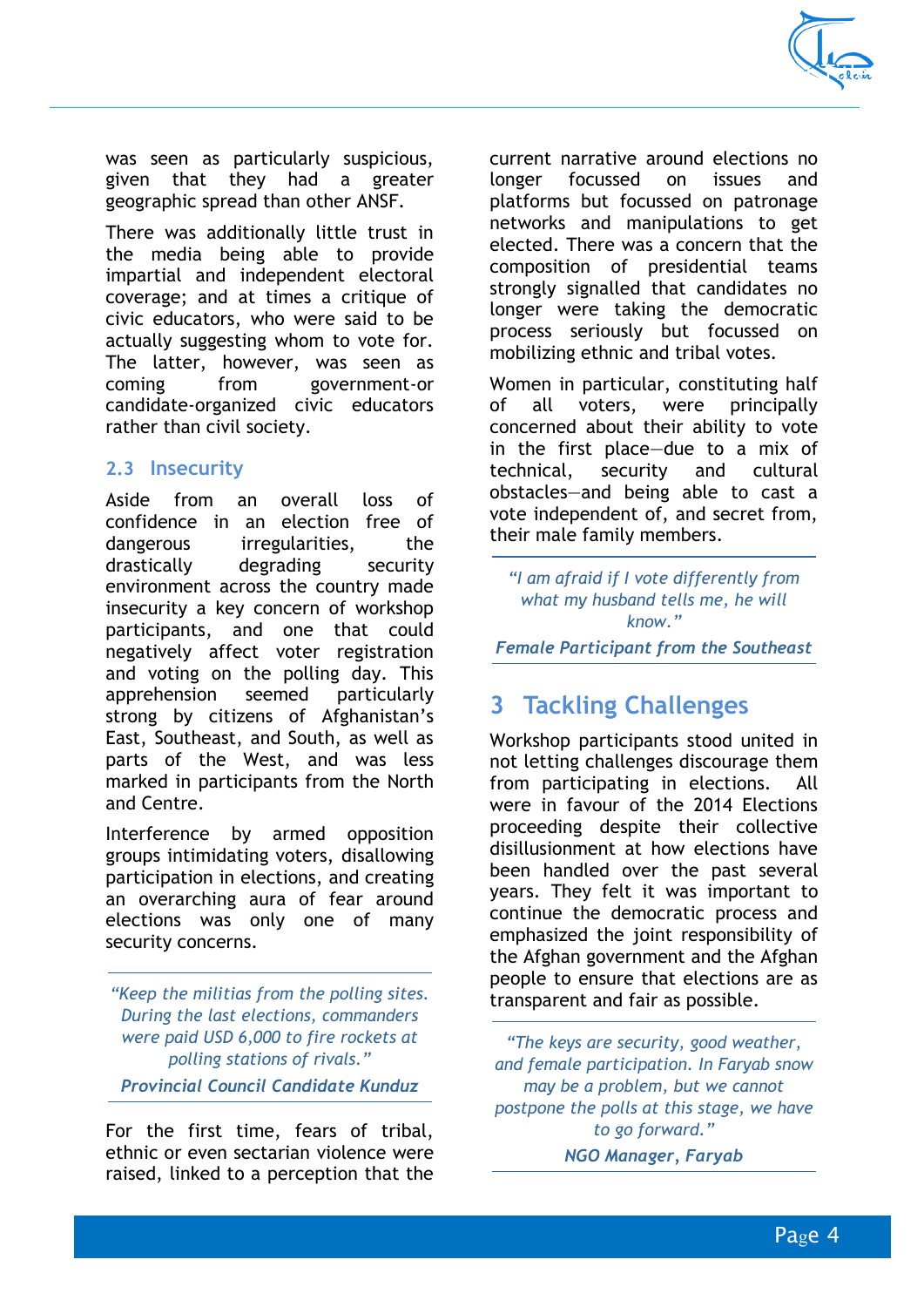

Elders, mullahs, journalists, women, youth, professionals and civil society activists acknowledged their responsibility to act, and act now.

While ordinary Afghan citizens and civil society actors understood that they may only be able to impact certain aspects of elections, they were willing to do as much as they could, proposing community strategies, both general as well as for specific actors.

All emphasized the following *principles for civil society engagement:* 

#### *Impartiality, transparency, and nondiscrimination (ethnic, tribal, religious, gender, and regional).*

Principally, all civil society actors and groups-each doing their part through their own groups and fora, including private and public gatherings-should continue their efforts in raising the awareness of as many Afghan citizens as possible-especially women-about the elections and emphasize the importance of every single vote.

*´We need to continue to raise awareness not just of the elections, but of the democratic process. And we need more transparency from the government and demand a long term agenda." Shura Head from Kabul*

Secondly, and equally if not more important, all actors and Afghan citizens should actively observe and monitor the election process as best as they can and report irregularities and fraud as well as call upon the Afghan government, candidates and other concerned actors to play fair. The motto was that if fraud was inevitable, at minimum it should be reported.

There was no clear consensus on how this was to be done best: some felt it was the role of media, other the role of mullahs and community leaders, while others felt it was the role of every individual to report to the IEC. The conducting of exit polling, however, was seen as too risky for the Afghan context.

#### **3.1 Strategies for Religious and Community Leaders**

Religious and community leaders, acknowledging their role as influential opinion shapers in society, especially in rural settings, were asked to encourage every citizen to vote and counter prejudice and misconceptions about the right of women to vote through references to Islamic texts.

They should also call upon all actors to refrain from violence and keep peace, and within their capacity and power, cooperate with the Afghan government on security provision.

*´7KHJRYHUQPHQWVHFXULW\forces need to work very closely with local communities to establish security around polling sites. Neither the government nor the internationals will be able to secure polling sites unless they reach out to communities as soon as possible to coordinate security."* 

*NGO Coordinator from Kunar*

They should lecture and preach about the importance of national unity during elections, and the danger of igniting ethnic, tribal, religious and other divisions in society that could lead to violence. Finally, they could mitigate fraud by reminding communities of the unacceptability of these practices from the standpoint of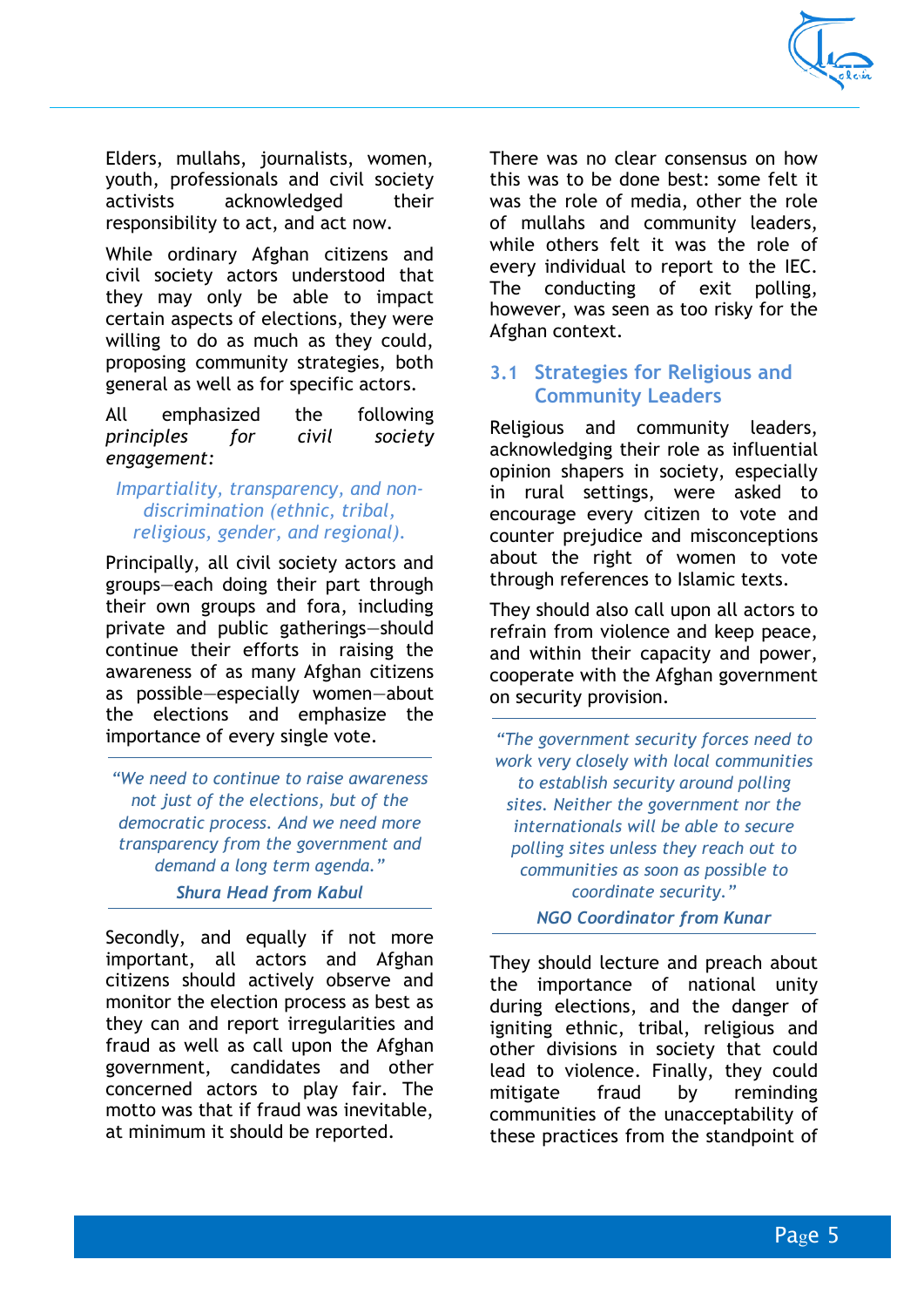

Islamic principles and honour in customary law.

"If this election fails and there is fraud, *the nation will face a lot of problems.*" *Mullah from Nangarhar*

#### **3.2 Strategies for Youth Activists**

As the future and future leaders of Afghanistan, youth need to realize their connecting role to inform their families about elections and encourage them to utilize their vote to choose the most qualified candidate possible.

*´7he key is an active younger generation having a clear role in monitoring polling sites and raising awareness.*" *Female Student from Kabul*

As the 'digital generation' they should embrace and actively utilize social networking for election outreach and countering misconceptions about the incompatibility between existing traditions and human rights and democracy.

Last but not least, and possibly most importantly, they should actively participate in monitoring the election process, again possibly utilizing social networking to report irregularities and misconduct.

*"The younger generations' role is to vote, to observe and to complain." Reporter from Kapisa*

#### **3.3 Strategies for Women Activists**

As already highlighted, mobilizing women to vote was seen as important for the upcoming elections, with everybody having a role to play. Women activists, however, were

recognized in their role as utilizing private gatherings, such as weddings and funerals, to network with other women, especially those excluded from the public space.

In addition to informing them about elections they should encourage their sisters to vote and support each other in overcoming cultural and logistical barriers. They should strike alliances with other actors to influence communities in general, especially men, not to prevent women from voting in order to capitalize on the additional 50% of votes women bring to elections.

Women's role, however, should not only be restricted to mobilizing other women to vote, but—as those bearing children and giving life-more generally to influence society and reinforce the importance of peaceful change. Female workshop participants stressed the importance of communicating that elections are a peaceful way for Afghans to influence the political process-and ultimately the future of their country-regardless of wealth, influence, social standing, age (youth vs. elders), or gender.

*´We must change the mindset of the*  people who didn't win in the last *elections and who are currently poisoning the process because they*  didn't win."

*Female Activist from Herat*

#### **3.4 Media Strategies**

Media, having the power to influence public opinion, was requested to use this 'power' wisely and responsibly by following the IEC code of conduct. They should utilize their outreach by providing background information about elections, voting, and all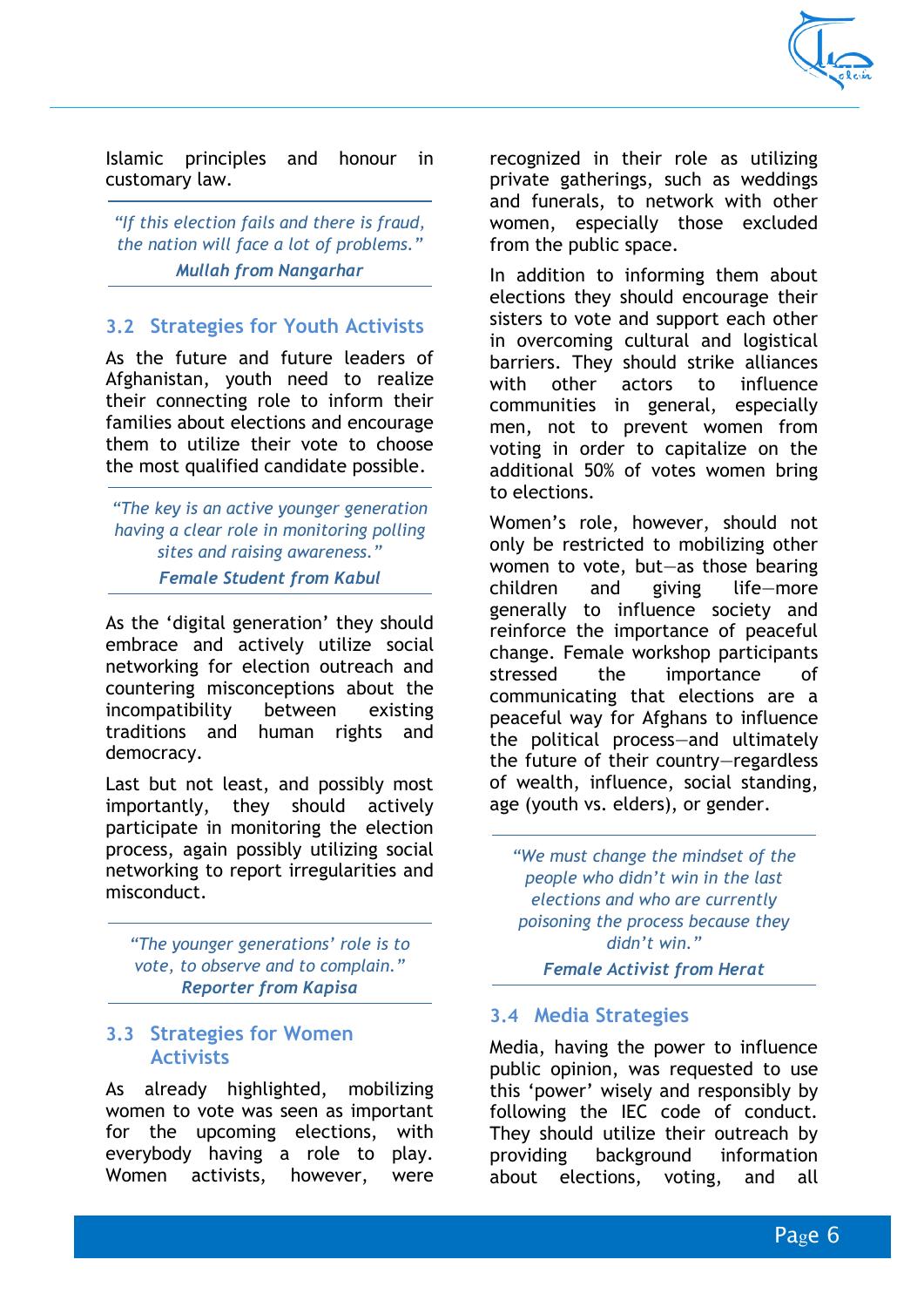

candidates and their teams, especially their views on the future of Afghanistan. Rather than endorsing specific candidates, they should encourage candidate debates and offer platforms so that Afghan citizens can make an informed vote. And, wherever possible, they should provide a platform for reporting the concerns raised by ordinary citizens about election misconduct.

#### **3.5 Strategies for Civil Society Organizations**

Civil Society Organizations (CSOs) were tasked to support all other actors through awareness raising, voter information and education. Religious and community leaders as well as youth and women called upon CSOs to build their capacity and understanding of the electoral process and outreach.

*´The key is getting voting cards to the younger generation and especially women. Then we just need to raise awareness. Everything that we keep emphasizing we can make real.µ*

*Female Student, Kabul*

As long as the elections proceeded in an open and transparent fashion, civil society, in conjunction with the media and political parties, can be an effective and meaningful tool for communicating the concerns and needs of citizens to candidates. This recognizes civil society's capacity to connect and mobilize the different elements and actors of Afghan society to join forces. CSOs' role in coordinating election monitoring efforts was especially noted.

## **4 Recommendations for and Expectations from Other Actors**

Conscious of the limits of civil society to influence all aspects of elections, workshop participants also voiced their expectations from other actors-the government, candidates, major organizations and the armed opposition-as all having an important role to play in ensuring fair campaigns, informed political debates and an election day free from violence.

The following requests, expectations and recommendations were put forth, with the longest list for candidates, given their role as future leaders. The latter were also presented with a list of questions they should clarify prior to elections.

#### **4.1 Independent Election Commission**

- To increase access to voter registration sites in remote areas, especially for women
- To transparently report the number of voter registrations per province
- To minimize electoral fraud
- To adequately monitor and safeguard the implementation of the Code of Conduct for Candidates, Media and Election **Monitors**
- To allow civil society to monitor every aspect of the electoral process, especially the vote counting
- To provide greater support to elections, including: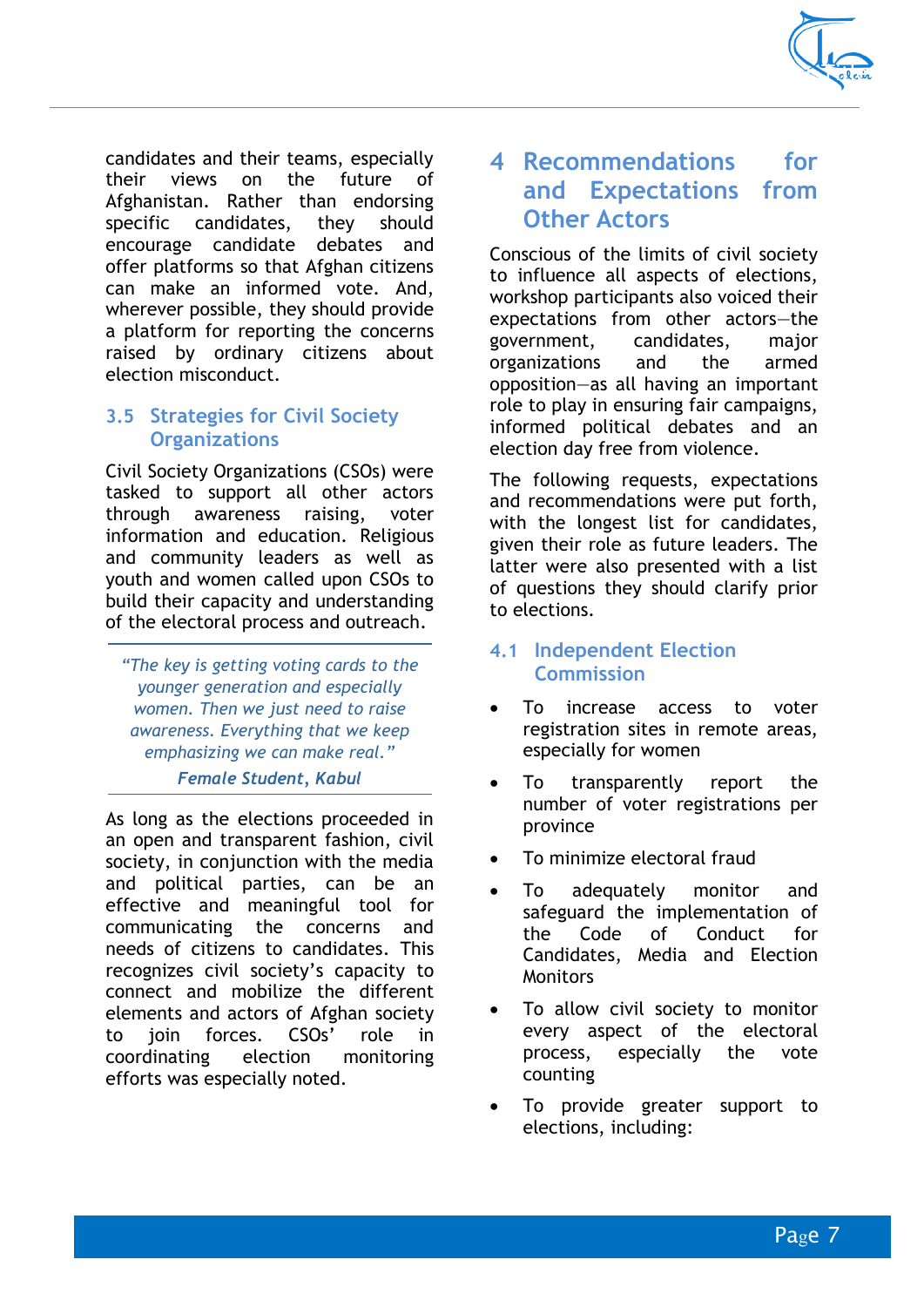

- o boosting the number of female employees in polling sites to facilitate women's voting
- o having sufficient electoral monitors (particularly at potentially problematic locations in remote areas)
- o ensuring sufficient technical support for hard-to-access regions
- o ensuring sufficient ballot slips
- $\circ$  ensuring long enough openinghours in polling sites with large voter populations
- **4.2 Afghan Government Actors (including Afghan National Security Forces) at National, Provincial and District Levels**
- Not to interfere in the democratic process
- Not allow the use of government resources and influence to support specific candidates or teams
- To keep corruption to minimum level possible by:
	- o minimizing meddling from local strongmen and electoral officials
	- o monitoring candidates' use of political influence and violence to manipulate elections
- To ensure adequate security at all election events/polling sites so that vulnerable groups, such as women, do not feel intimidated while voting
- To avoid ties to and favouring specific candidates
- To ensure own staff and militias do not engage in intimidation

#### **4.3 Armed (Opposition) Groups**

Not to interfere in the election process and allow people's vote and ensure that violence does not dictate

outcomes. They are requested to cease all voter intimidation and threats of violence (e.g., cutting fingers).

#### **4.4 Presidential and Provincial Council Candidates**

- To play their part to ensure fair and transparent elections by adhering to the IEC code of conduct
- To avoid the use of militias and force at the local level
- To avoid intimidation of voters
- To engage in a transparent and fair campaign without the use of negative propaganda
- Not to use ethnic, religious or sectarian narratives and campaigning
- To campaign based on a political vision for Afghanistan
- To engage in debates with each other and the Afghan population on key issues they would like to change if elected
- To comport themselves as responsible potential future leaders and start being accountable to the Afghan population right now
- Not to threaten or influence voters
- Not to buy votes or commit other fraud
- Not to disrupt security and public order
- Not to engage in power trading and illegal activities
- To refrain from blocking roads and disturbing people during electoral campaigns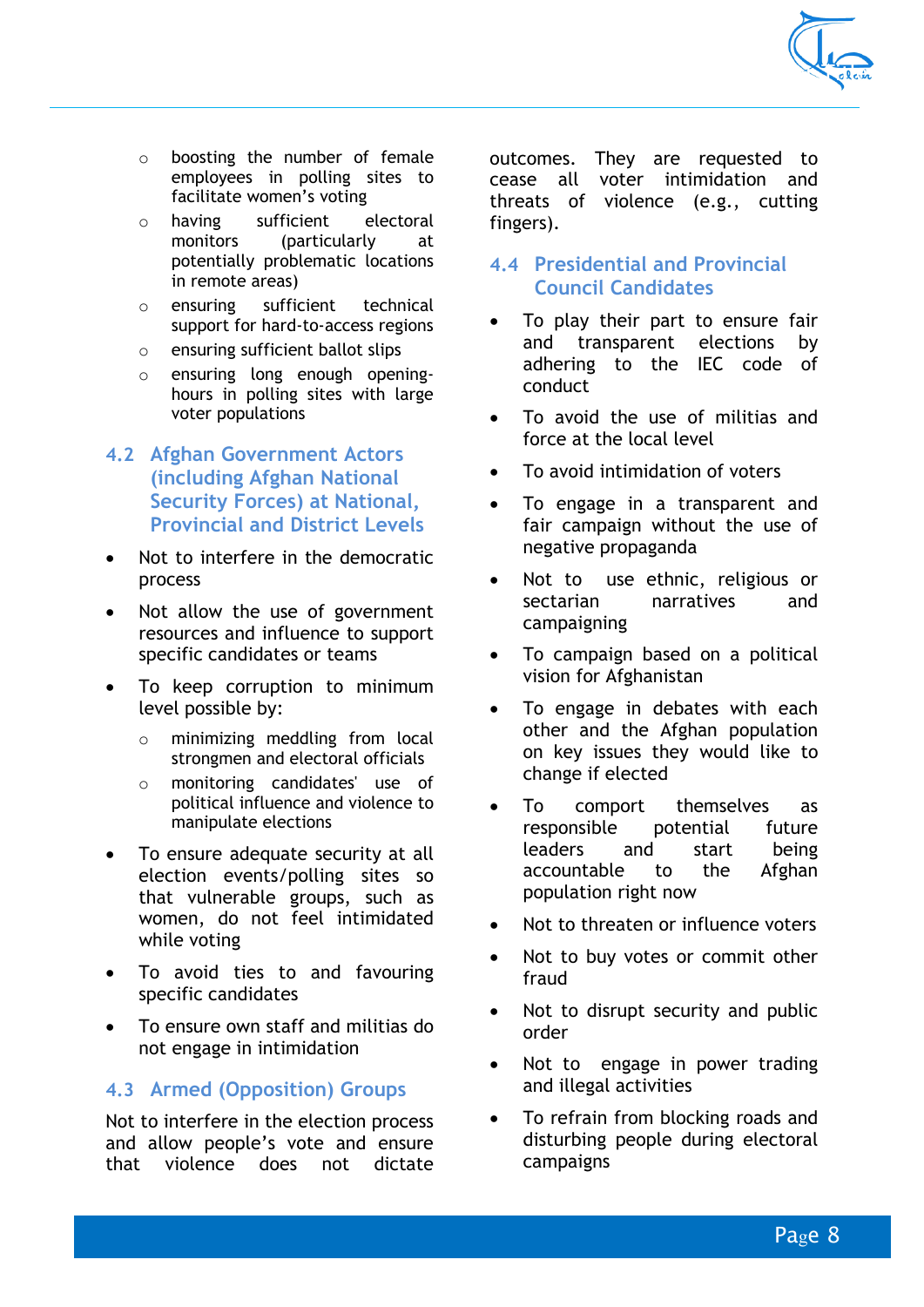

- To be accountable for their expenses during the election campaign
- Not to campaign in government buildings, educational institutions and religious sites
- To respect the independence of international and national election observers
- To respect the freedom of media
- To engage frequently in public issue debates with other candidates
- To accept the results of the elections
- To keep peace and discourage electoral violence
- To present a working vision for Afghanistan's future on key issuesplatform for next four years

**Furthermore, for an informed political debate, presidential and provincial council candidates are kindly requested to share their views with civil society and media on the following core issues:**

- 1) Addressing, fighting and preventing administrative corruption at all levels
- 2) Combating nepotism in government appointments
- 3) Ending the culture of impunity
- 4) Ending discrimination and providing social justice
- 5) Providing security, implementing rule of law and good governance
- 6) Safeguarding the rights of all Afghan citizens, especially women and minorities
- 7) Promoting women's participation in public life and appointing women into public offices
- 8) Promoting education and decreasing illiteracy
- 9) Provision of health care to all Afghan citizens
- 10) Plans for peace and reconciliation and ending the war
- 11) Strengthening national unity
- 12) Economic and political relationships with
	- a) Afghan neighbours
	- b) International community
	- c) Islamic countries
- 13) Economic progress/boosting Afghan economy, especially the exploration of natural resources, including rules and regulations around mining/preventing illegal mining
- 14) Job creation and decreasing unemployment